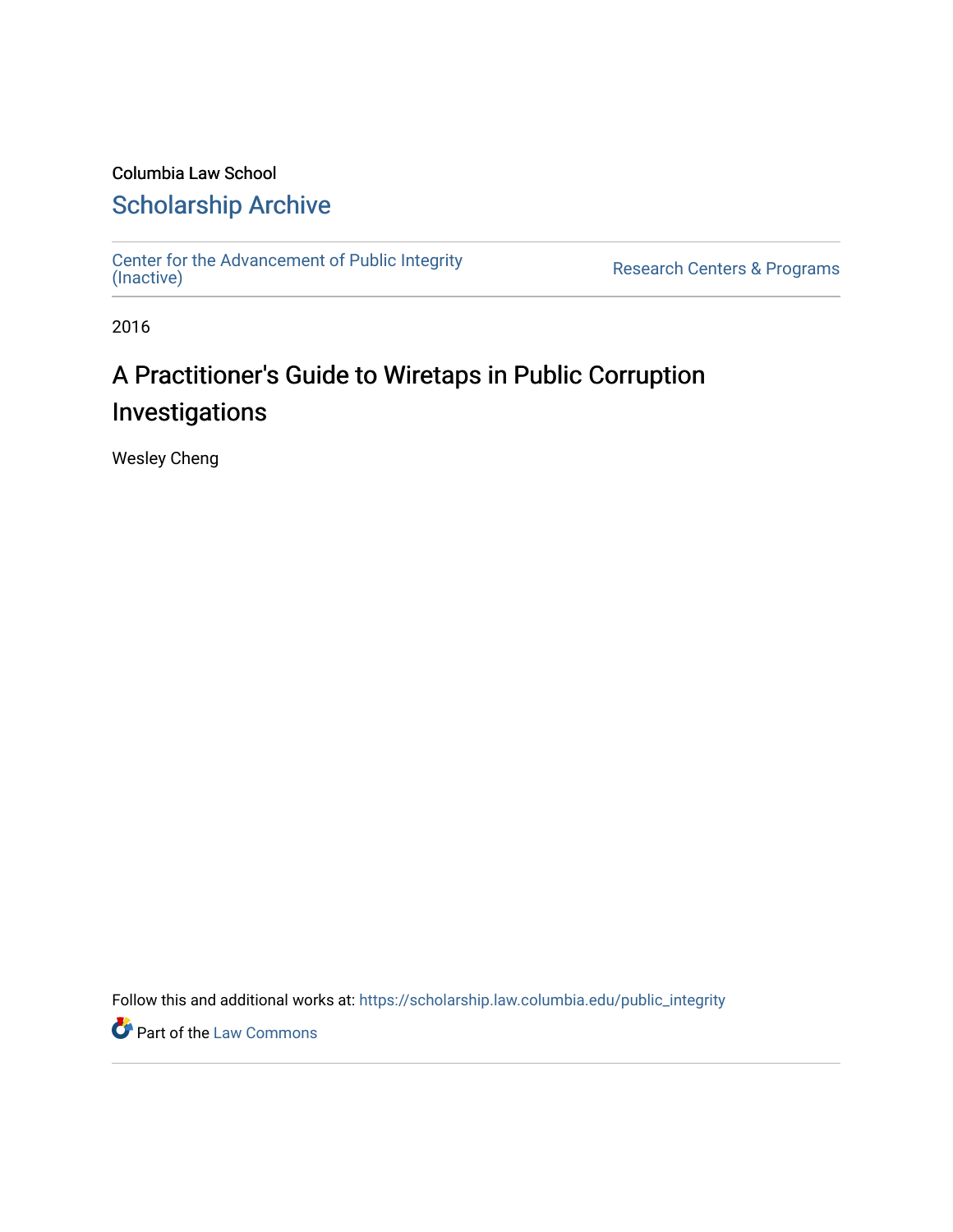CENTER FOR **ADVANCEMENT** PUBLIC **INTEGRITY** 



# **A Practitioner's Guide to Wiretaps** in Public Corruption Investigations

COLUMBIA LAW SCHOOL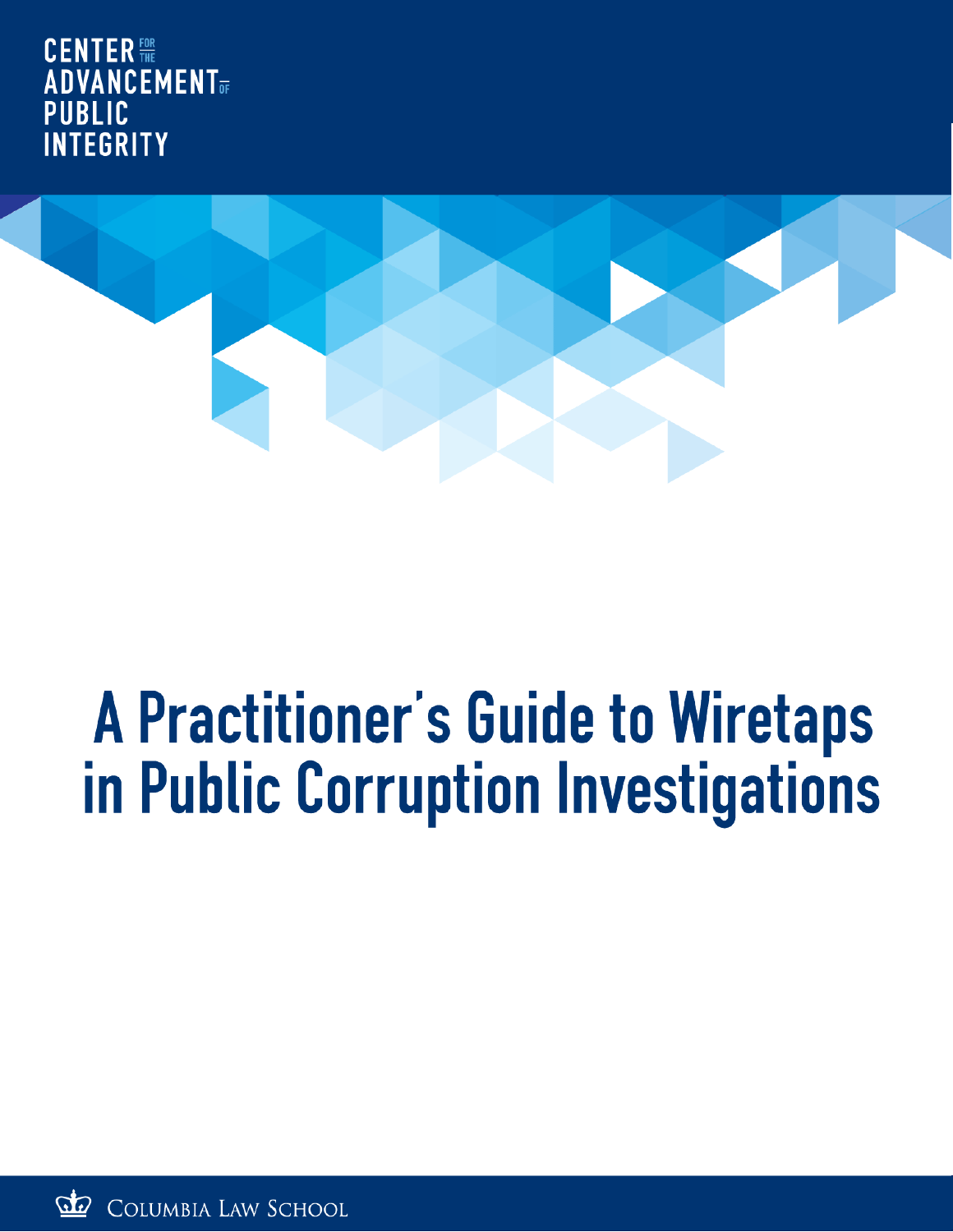# **About:**

#### **Author:**

Wesley Cheng is a practitioner in New York City who has worked in numerous government offices, including as and Assistant District Attorney for the New York County District Attorney's Office, an Assistant Attorney General for the New York State Attorney General's Office, an Associate General Counsel at the Office of the Metropolitan Transit Authority Inspector General, and in the Office of the Special Narcotics Prosecutor for the City of New York.

#### **What is CAPI?**

The Center for the Advancement of Public Integrity is a nonprofit resource center dedicated to improving the capacity of public offices, practitioners, policymakers, and engaged citizens to deter and combat corruption. Established as partnership between the New York City Department of Investigation and Columbia Law School in 2013, CAPI is unique in its city-level focus and emphasis on *practical* lessons and tools.

**Published:** July, 2016 by the Center for the Advancement of Public Integrity at Columbia Law School. Available at **www.law.columbia.edu/CAPI.** 



This publication is part of an ongoing series of contributions from practitioners, policymakers, and civil society leaders in the public integrity community. If you have expertise you would like to share, please contact us at **CAPI@law.columbia.edu**.

The series is made possible thanks to the generous support of the Laura and John Arnold Foundation. The views expressed here are solely those of the author and do not represent the views of the author's organization or affiliations, the Center for the Advancement of Public Integrity, Columbia Law School, or the Laura and John Arnold Foundation.

© 2016. This publication is covered by the Creative Commons "Attribution-No Derivs-NonCommercial" license (see http://creativecommons.org). It may be reproduced in its entirety as long as the Center for the Advancement of Public Integrity at Columbia Law School is credited, a link to the Center's web page is provided, and no charge is imposed. The paper may not be reproduced in part or in altered form, or if a fee is charged, without the Center's permission. Please let the Center know if you reprint.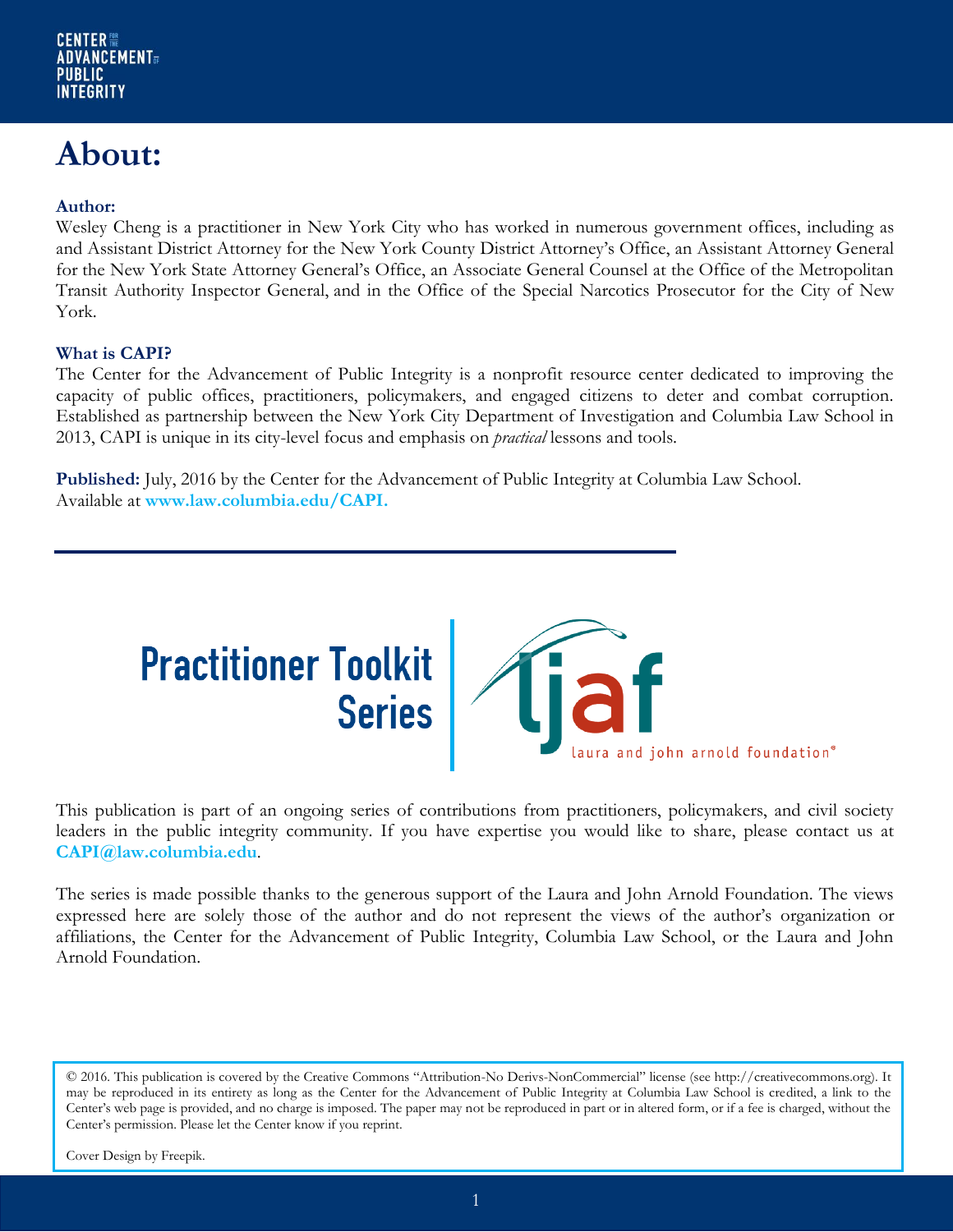# **A Practitioner's Guide to Wiretaps in Public Corruption Investigations**

The nonconsensual interception of wire, oral, or electronic communications of targets in criminal investigations<sup>1</sup> is a powerful law enforcement tool and can be used to great effect in many cases, including public corruption cases. Indeed, particularly in cases where wrongful behavior is covert – as is often the case when public officials are involved -- there is great value to evidence that allows prosecutors to use the defendant's own recorded words against him in the courtroom. But there are many factors to consider before using this laborintensive, long-term tool in your corruption investigation, and once a decision has been made to seek a wiretap, there are several legal issues that may arise.

This paper sets forth some factors you should take into account when considering a wiretap, and precautions you should take to ensure you are in the best possible position for litigation following the wiretap, especially as it relates to a public corruption case. It also includes a sample federal wiretap application affidavit, and sample instructions for minimization.<sup>2</sup>

#### **Appendices:**

#### **Appendix 1:**

Sample wiretap application from United States v. Skelos.

#### **Appendix 2:**

Sample minimization instructions for oral and wire communications.

#### **Appendix 3:**

State-by-state wiretap requirements.

### **I. Is this the Right Case for a Wiretap?**

Before discussing the legal issues relating to wiretaps, it is necessary to assess whether your investigation is the right case for a wiretap. In doing so, ask these questions:

#### **1. Do we have the money?**

On December 31, 2015, the United States Courts system released its annual wiretap report for the year.<sup>3</sup> The average cost of a wiretap was \$42,216 and the most expensive wiretap cost \$1,363,192, which involved a 390-day narcotics investigation in Rockland County, New York.<sup>4</sup> Overall, 4,148 wiretaps were authorized in federal and state courts, and, from these, 3,297 extensions were requested and authorized, more than a 79 percent renewal rate.<sup>5</sup> You must ensure that your agency has the financial resources to be able to support a wiretap, and that it can continue the investigation in the event of an extension of the initial tap.

#### **2. Do we have the manpower?**

An eavesdropping investigation involves a team of investigators that will need to monitor the wiretapped phone lines at all times. That means that someone will always need to be at the plant, where conversations are intercepted and recorded. Simultaneously, there will need to be an investigative team out in the field performing physical surveillance for at least some of the time the wiretap is live. Monitoring a phone 24 hours a day for 30 days at a time can be a huge drain on man power. You must ensure that your agency has enough investigators to carry on an investigation like this. These issues become even more important if a foreign language is involved and translators must be utilized.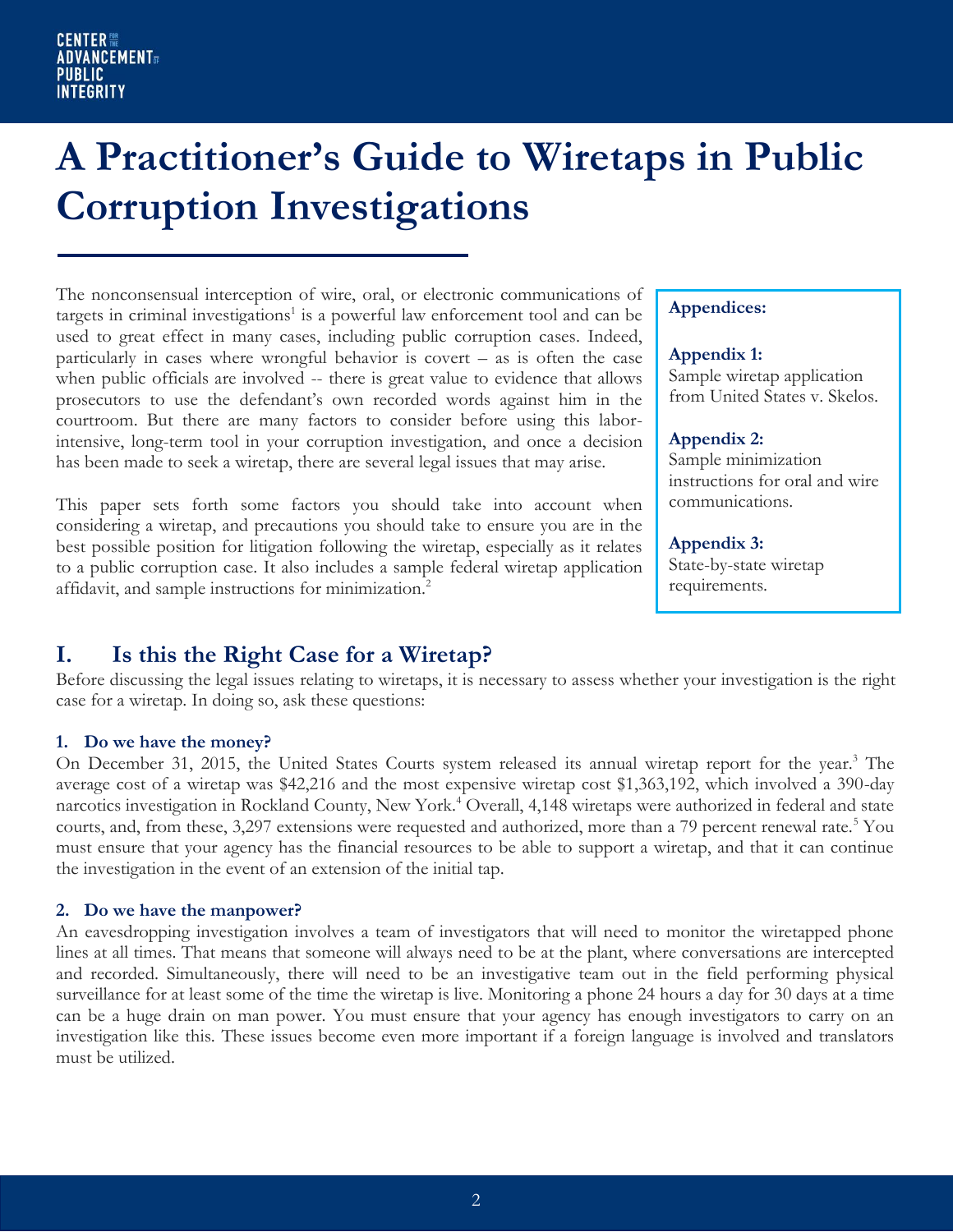#### **3. Is this a wiretap worthy case?**

Of the 4,148 wiretaps issued in 2015, approximately 3,292 of them (79 percent) were for narcotics cases.<sup>6</sup> The other 21 percent included homicide and assault (221 wiretaps), racketeering (141), conspiracy (220), larceny, theft and robbery (40), corruption (10), and gambling  $(33)$ .<sup>7</sup> There were 191 other cases outside of these major categories. So, for the most part, wiretap cases are used to investigate major offenses.<sup>8</sup> In deciding

**In deciding whether to engage in a wiretap investigation, think of whether the amount of resources being used to investigate is worthy of the crime or target(s) you are seeking to eventually prosecute.**

whether to engage in a wiretap investigation, think of whether the amount of resources being used to investigate is worthy of the crime or target(s) you are seeking to eventually prosecute. In a public corruption case, this may be an easy call with an elected official, but it should be considered, particularly with lower-level public officials or employees.

# **II. Legal Framework**

If you have determined that a wiretap is practical in your public corruption investigation, then it's time to consider the legal foundation of an eavesdropping warrant. Eavesdropping warrants are a variant of general search warrants, and are thus governed by the limitations of a search warrant.<sup>9</sup> Title III, like a general search warrant, requires that an eavesdropping warrant only be issued upon a showing of probable cause.<sup>10</sup> It goes several steps further by requiring or authorizing the following:

- The application must include the name of the target (if known) and the type of communication that will be intercepted.<sup>11</sup>
- The statute enumerates the investigative, judicial and enforcement agencies that are allowed to seek, review and execute eavesdropping warrants.<sup>12</sup>
- The affiant on the application is required to state how "normal investigative procedures have been tried and have failed or reasonably appear unlikely to succeed if tried or to be too dangerous."<sup>13</sup>
- The authorizing judge has discretion to direct investigators to update the judge on the investigation at whatever intervals the judge requires.<sup>14</sup>
- The application must specifically state the time period for eavesdropping.<sup>15</sup>
- The statute states that eavesdropping can continue beyond the originally authorized time period, but only under certain circumstances.<sup>16</sup>

These requirements apply to all wiretap applications, not just those in public corruption investigations. As discussed in greater detail below, however, given the likely publicity that your public corruption case will generate, you will want to ensure that you scrupulously follow these requirements and are ready to defend you and your law enforcement partners' actions every step of the way. Litigation over adherence to these requirements is more likely to occur and to be more contentious in a corruption case than in an average wiretap case.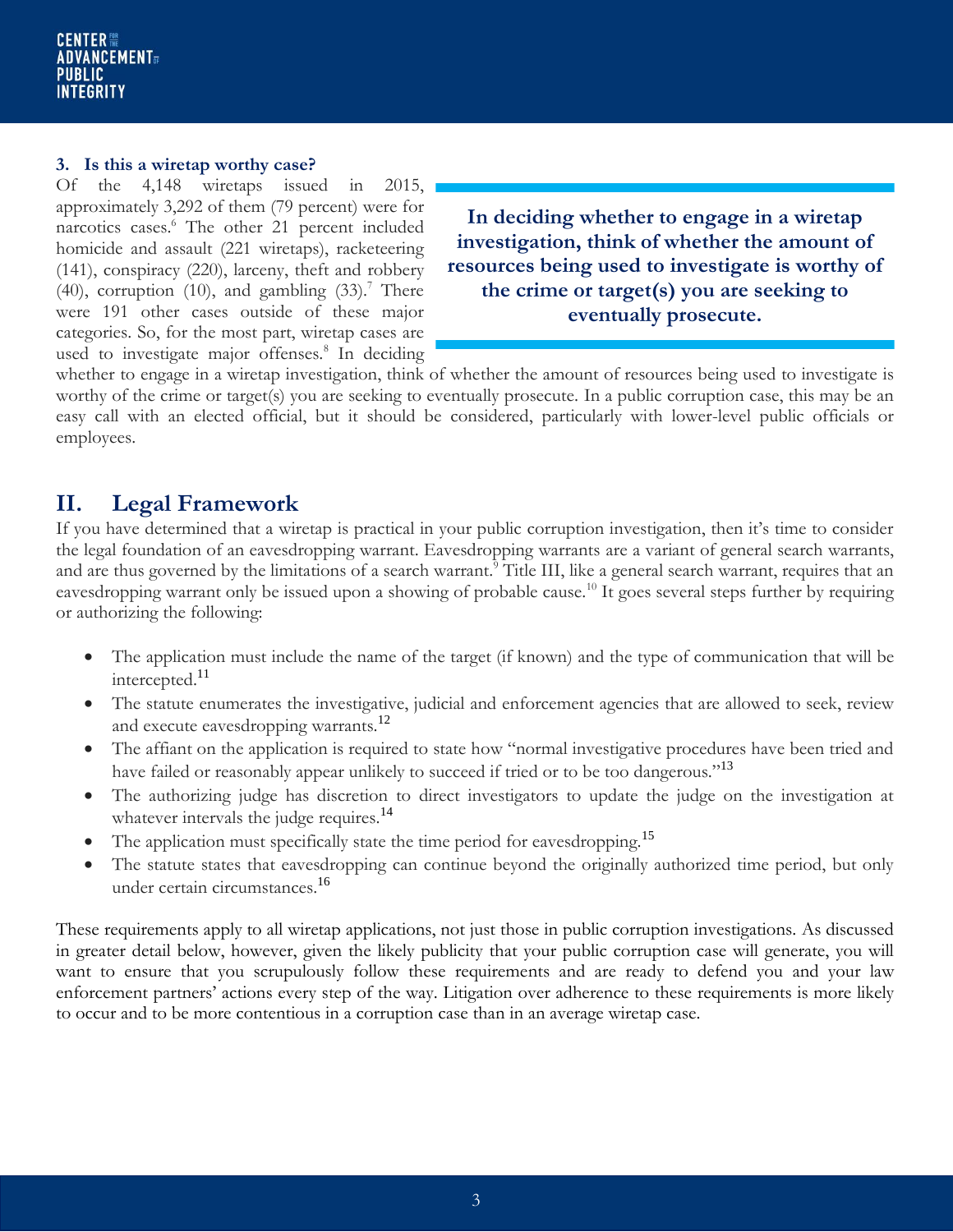Once a judge has authorized an eavesdropping warrant, there are several other requirements to keep in mind:

- The statute specifies how intercepted conversations are to be preserved, safeguarded and stored.<sup>17</sup>
- The statute states what investigators must do in the case of intercepting a non-pertinent conversation, commonly referred to as minimization.<sup>18</sup>
- The statute states the circumstances under which intercepted conversations may be disclosed or used as evidence.<sup>19</sup>
- The statute lays out notice requirements for interceptees.<sup>20</sup>

Again, you will want to ensure strict adherence with all of these requirements in your corruption investigation.

# **III. Legal Considerations**

Litigation arising from wiretaps comes from various areas of the statute. Here are some of the most important, generally speaking:

#### **1. Exhaustion/Necessity**

Every eavesdropping warrant is required to have a statement as to other investigative techniques used prior to the submission of the wiretap according to 18 USC  $\frac{2518(1)(c)^{21}}{c}$ . The statement must include why the procedures tried have failed, or why they reasonably appear to be unlikely to succeed if tried, or are too dangerous.<sup>22</sup> Investigative techniques to exhaust before an eavesdropping warrant becomes necessary include:<sup>23</sup>

| • Physical surveillance    | • Undercover agents       |
|----------------------------|---------------------------|
| • Public record checks     | • Search warrants         |
| • Pen registers            | • Controlled purchases    |
| • Trap and Traces          | • Confidential Informants |
| • GPS tracking             | • Covert cameras          |
| • Analysis of toll records | • Tracking devices        |
| • Trash seizures           | · Subscriber information  |
| • Financial investigation  | Mail cover                |

It is important that statements of necessity not become "boilerplate assertions," "unsupported by specific facts relevant to the particular circumstances of this case."<sup>24</sup> This was the holding from the Ninth Circuit, which suppressed an eavesdropping warrant on these grounds in *United States v. Blackmon*. <sup>25</sup> In that case, investigators began eavesdropping on a target, and through this wiretap developed probable cause to begin eavesdropping on the defendant's phone.<sup>26</sup> However, the necessity section of the eavesdropping warrant from the initial target's phone was, with the exception of a few alterations, "a duplicate" of the defendant's necessity section.<sup>27</sup> The *Blackmon* court made specific note that "no further investigative efforts were attempted in between the application" for the initial wiretap and the defendant's wiretap.<sup>28</sup> Thus, the Court suppressed the wiretap because the necessity section of the eavesdropping warrant contained "generalized statements that would be true of any narcotics investigation."<sup>29</sup>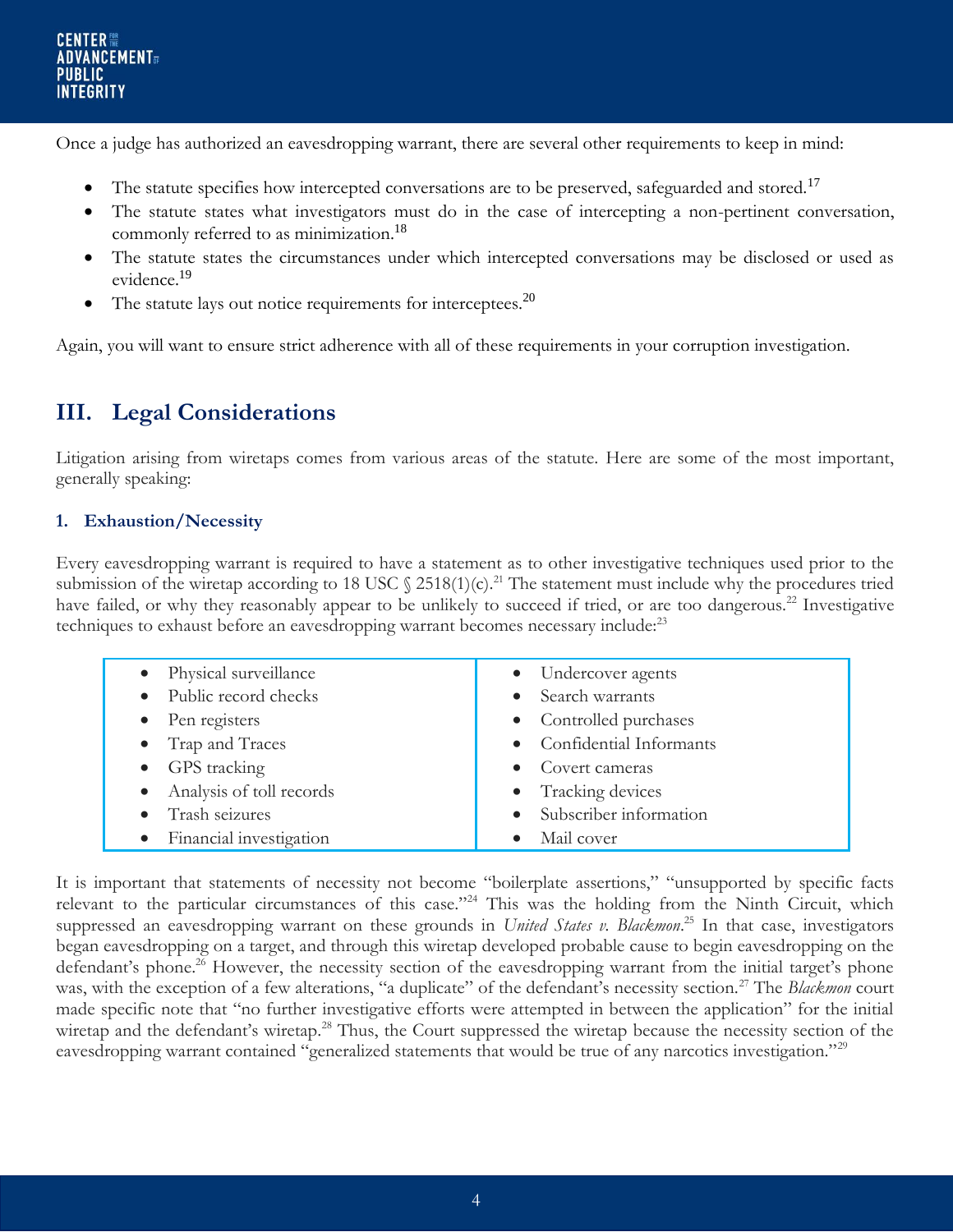#### **2. Official must authorize the application**

18 U.S.C. § 2518(4)(d) and § 2516(1) require all Title III applications to name the identity of the authorizing individual in a wiretap, and also limits the pool of Department of Justice officials who are empowered to authorize the application. This was the subject of litigation in United States v. Giordano. In this case, investigators obtained an eavesdropping warrant on a narcotics trafficker, which was not authorized by the attorney general or one of his designated assistants. Instead, the attorney general's executive assistant authorized the eavesdropping warrant, and in suppressing evidence from the wiretap, the Supreme Court held that an executive assistant's authorization was inconsistent with the language and legislative history of Title III.

#### **3. Minimizing Non-Pertinent and Privileged Calls**

#### **a. Pertinent vs. Non-Pertinent**

In any eavesdropping investigation, there will be both pertinent and non-pertinent conversations intercepted. Title III only authorizes the interception of calls that are "pertinent" to the criminal investigation. 18 U.S.C. § 2518(5) accounts for this by requiring that an investigation be "conducted in such a way as to minimize the interception of communications not otherwise subject to interception under this chapter." There isn't a specific bright-line rule on proper minimization, which has led to substantial litigation over this part of the statute.

In Scott v. United States, investigators intercepted conversations about a conspiracy to import and distribute narcotics. Approximately 40 percent of the intercepted calls were narcotics-related. However, investigators listened to all calls, which included non-pertinent conversations between the target and her mother. In ruling that suppression was not appropriate in this case, the Court declined to assess the subjective intent of the investigator, instead ruling that there would need to be an "objective assessment of the actions of the officer or agent conducting the surveillance in light of the facts and circumstances confronting him at the time, without regard to his underlying intent or motivation." Objectively, the Court ruled, each recorded call could contain evidence of criminality, and this analysis would need to be done on a case-by-case basis.

United States v. North was one such case where the Fifth Circuit used an objective analysis to suppress evidence on the grounds that investigators did not follow minimization requirements. In North, prior to eavesdropping on the defendant's phone, investigators were given minimization instructions to initially listen to the conversation to determine whether it was pertinent or non-pertinent. If it was deemed non-pertinent, the investigator would cease monitoring the call, and then spot check the call to determine whether or not the conversation had veered toward criminality. However, in one intercepted call, the defendant admitted more than an hour into the conversation that he had narcotics hidden in his car. The defendant did not have any narcotics-related conversations for approximately an hour, and investigators minimized only eight times for an average of less than one minute each time. Based on this information, investigators arrested the defendant and charged him with possession of cocaine.

In ruling to suppress the evidence derived from the wiretap, the court held that it was not nearly one hour to a conversation that did not turn to criminal matters until the last few minutes.

#### **a. Privileged Communications**

A subcategory of non-pertinent calls is privileged communications, such as those between attorneyclient, parishioner-clergyman, doctor-patient, and

objectively reasonable for agents to listen in for **Perhaps the most important of these categories in public corruption investigations is the attorneyclient privilege, because so many public officials are lawyers themselves, and consult lawyers in connection with their professional duties.**

husband-wife. Perhaps the most important of these categories in public corruption investigations is the attorney-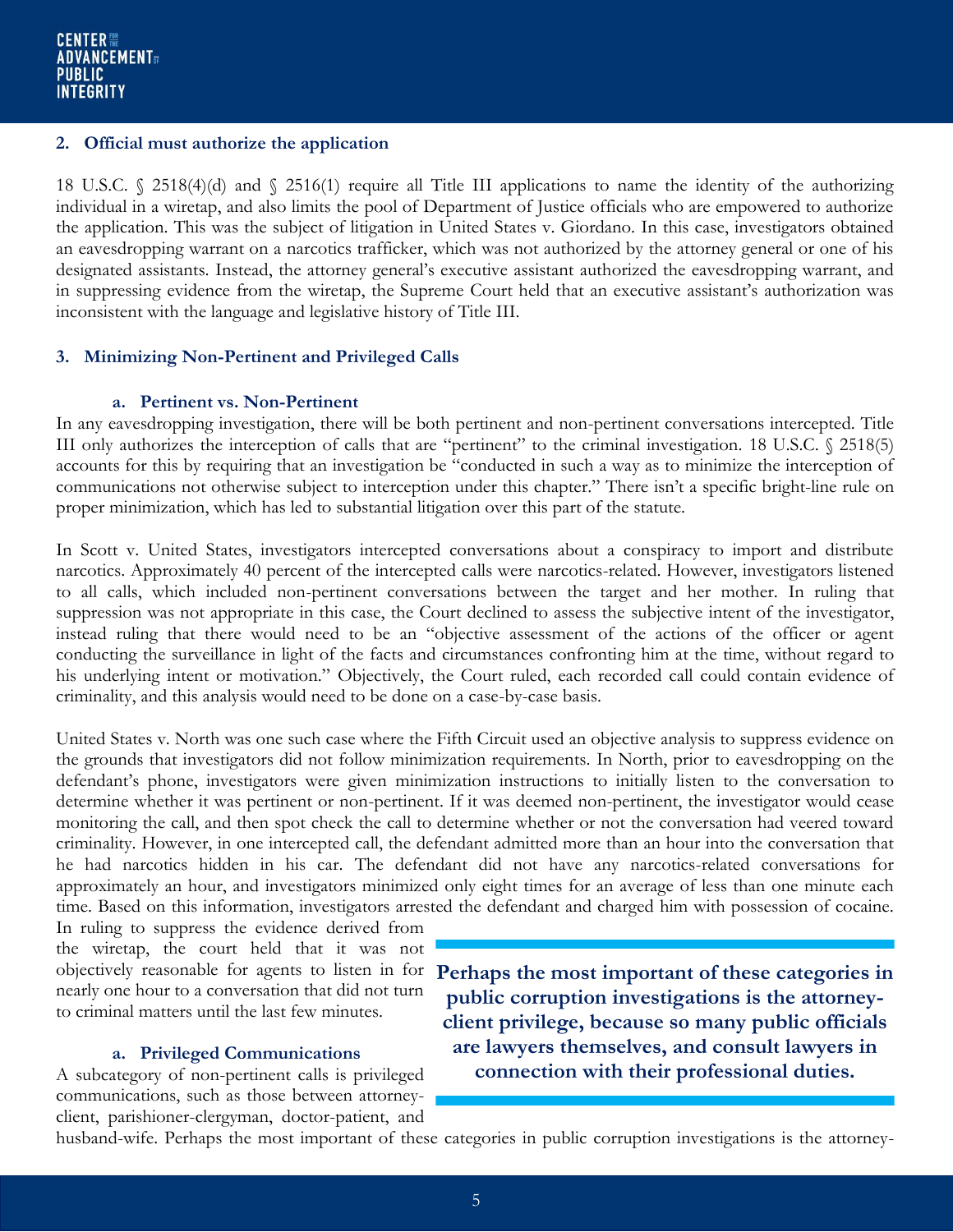client privilege, because so many public officials are lawyers themselves, and consult lawyers in connection with their professional duties. The consequences of improper minimization of these kinds of communications were specifically addressed in United States v. Renzi. In that case, investigators were given the following instructions regarding attorney-client communications:

Unless otherwise addressed in this memorandum, never knowingly listen to or record a confidential conversation between a person and his or her attorney when other parties are not present. Anytime that an attorney or law office employee is a party to a conversation, call the agent supervising the interception. . . If it is determined that a conversation involving an attorney constitutes confidential legal consultation of any kind, notify the agent supervising the interception, shut off the monitor and stop recording.

In Renzi, investigators failed to minimize 37 attorney-client conversations, which the District Court held went beyond the scope of what was authorized by the wiretap. The court also took issue with the government concealing from the court in its reports that they were recording these kinds of conversations, even if it was subject to taint team review. Investigators also failed to identify as privileged and seal attorney-client calls that it inadvertently intercepted during the wiretap in violation of the Department of Justice's Electronic Surveillance Manual. The court, viewing the conduct in totality, suppressed the entire wiretap as opposed to merely suppressing the privileged calls.

In another case, however, dealing with the spousal privilege, the court decided against suppressing the whole wiretap. In United States v. Goffer, investigators on a securities fraud wiretap investigation were given a minimization packet, which included the following instructions:

There is also a privilege concerning communications between spouses. You are to discontinue monitoring if you discover that you are intercepting a personal communication solely between husband and wife. If it appears that a third person is present during this communication, however, the communication is not privileged. So, too, if the communication deals not with private matters between husband and wife, but instead with ongoing as opposed to past violations of law, it is not a privileged communication.

The District Court found that 18 conversations between the defendant and his wife were not properly minimized. Of these 18, three specifically stood out to the court as "particularly egregious," bordering on "voyeuristic" where investigators listened to deeply personal and intimate discussions about their marriage. The court characterized the lack of minimization in relation to these calls "disgraceful," yet declined to suppress the entire wiretap. The court found that, on the whole, the wiretap was professionally conducted and generally well-executed, and that later in the investigation, calls between the defendant and his spouse were minimized within the first ten seconds of the conversation.

Thus, if your investigators do not minimize properly, the use of all or part of your wiretap at trial may be in jeopardy. Instructing your monitoring agents in this area is key to avoiding problems in this area. Sample minimization instructions are included in the appendix to this paper.

#### **4. Sealing Requirements**

Immediately upon expiration of the authorized wiretapping period, 18 U.S.C.  $\sqrt{2518(8)}$  requires the recording be made available to the judge and sealed under his directions in order to preserve the integrity of the evidence. In a case where the recording has not been properly placed under seal, the government must provide a "satisfactory explanation" for its failure to comply with the sealing requirement. In United States v. Cline, the government had a one-week delay in sealing recordings in a narcotics trafficking case because of the judge's court schedule. In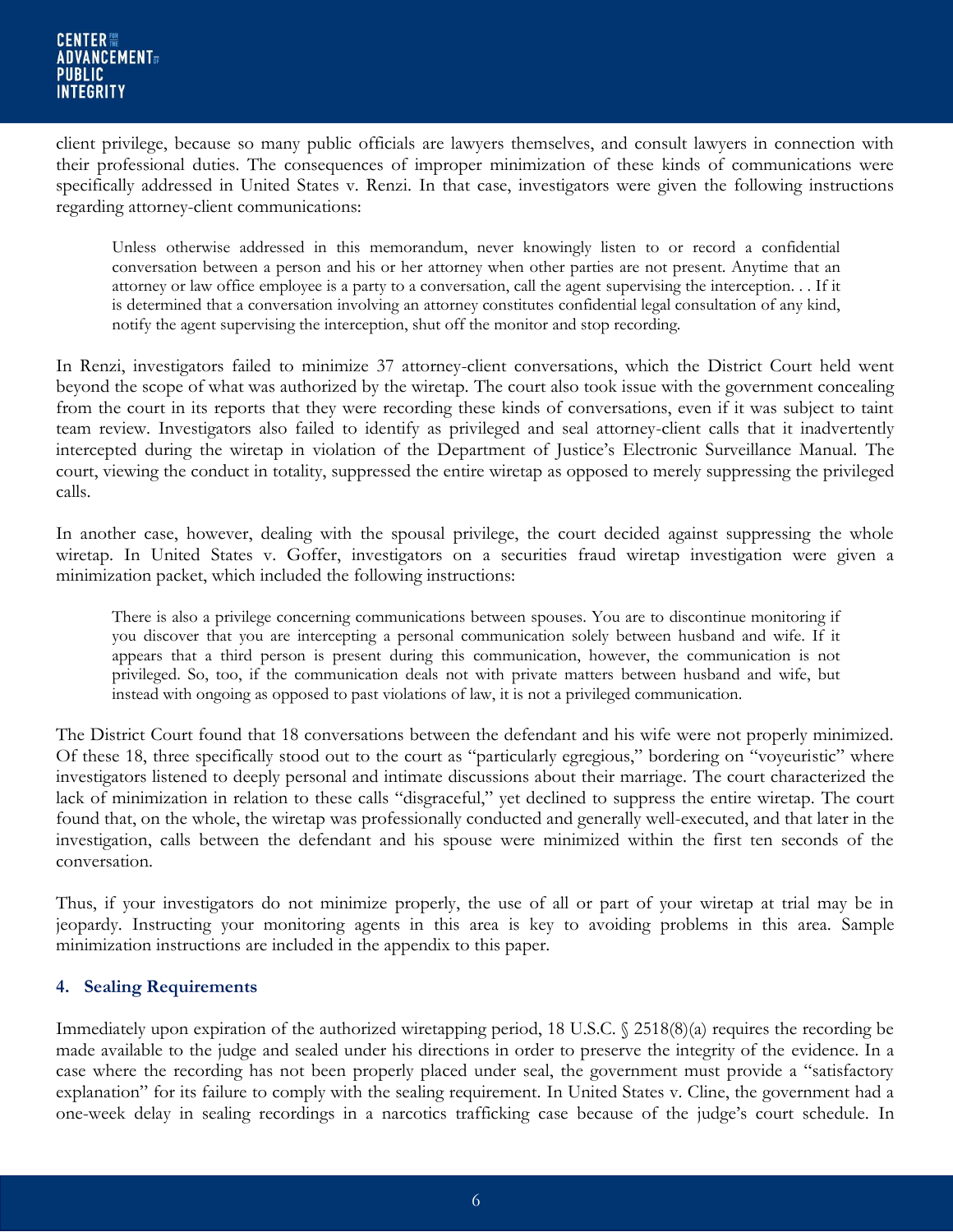upholding the defendant's conviction, the Tenth Circuit found that there was no evidence of bad faith or tampering, nor did it find any tactical advantage in favor of the government as part of the delay.

#### **5. Notice Requirements**

18 U.S.C. § 2518(8)(d) requires that named interceptees, as well as parties to intercepted communications in the judge's discretion, be given notice that their calls were intercepted within 90 days. A violation of this part of the statute does not necessarily result in suppression of the wiretap, however. In United States v. Principie, investigators arrested several targets as a result of an eavesdropping investigation into forged United States savings bonds. The government did not provide notice to the named target, Principie, or to an unnamed target, Slomka. In declining to suppress the wiretap, the Second Circuit held that, on top of showing notice was not properly served within 90 days, there must be a showing of actual prejudice to the defendant. Principie could make no such showing. As it related to Slomka, the court ruled that since Slomka was not a named target to any of the eavesdropping warrants, notice was not required under § 2518(8)(d). Instead, it was up to the Judge's discretion, and the court found that not supplying notice to Slomka, who played a minor role in the conspiracy, was not an abuse of discretion.

Nearly forty years after the Principie decision, the New York State Court of Appeals issued a similar decision. In People v. Rodriguez, the Court similarly held that suppression was not warranted after investigators failed to properly notify defendant of the warrant until more than 90 days after it expired in violation of CPL § 700.50(3), a similar statute to § 2518(8)(d). The court held that the defendant received notice of the warrant at arraignment, and there was no showing of prejudice as a result of not being notified prior to arraignment.

### **IV. Strategic Issues to Consider in Public Corruption Wiretaps**

There are numerous strategic issues specifically related to wiretaps in public corruption cases that you should consider before moving forward with an application. First, you need to decide whose calls to intercept. In many wiretap investigations, the ultimate target may be the obvious choice to intercept, but that may not be true in a corruption case for a variety of reasons. For one, in many corruption cases the target will be a politician or other high-ranking government official and many such people are lawyers, raising the specter of privilege issues that require significant minimization. Second, a high-ranking official target may be more careful about talking on the phone in an inculpatory manner than someone else in the target's circle would be, making a wiretap on the underling's phone more fruitful. Third, it is not uncommon for the person at the top of a criminal conspiracy to let

others do the dirty work for him – this is true of public officials as well as drug kingpins – meaning the official's phone may not be the best choice because he is not personally handling all of the negotiations and transactions involved in the crime.

For example, in the investigation of New York State Senate Majority Leader Dean Skelos, prosecutors decided to intercept the phone of Skelos's son Adam as well as

**It is not uncommon for the person at the top of a criminal conspiracy to let others do the dirty work for him – this is true of public officials as well as drug kingpins.**

Skelos's own phone. As it turned out, the charged scheme centered around Dean Skelos's solicitation of bribes in the form of money and employment for Adam, so Adam's phone captured vital evidence about that scheme. In addition, Adam Skelos was much less careful about what he said on the phone than Dean Skelos was, and prosecutors did not have to worry as much about privileged calls in connection with that interception because Adam Skelos is not a lawyer.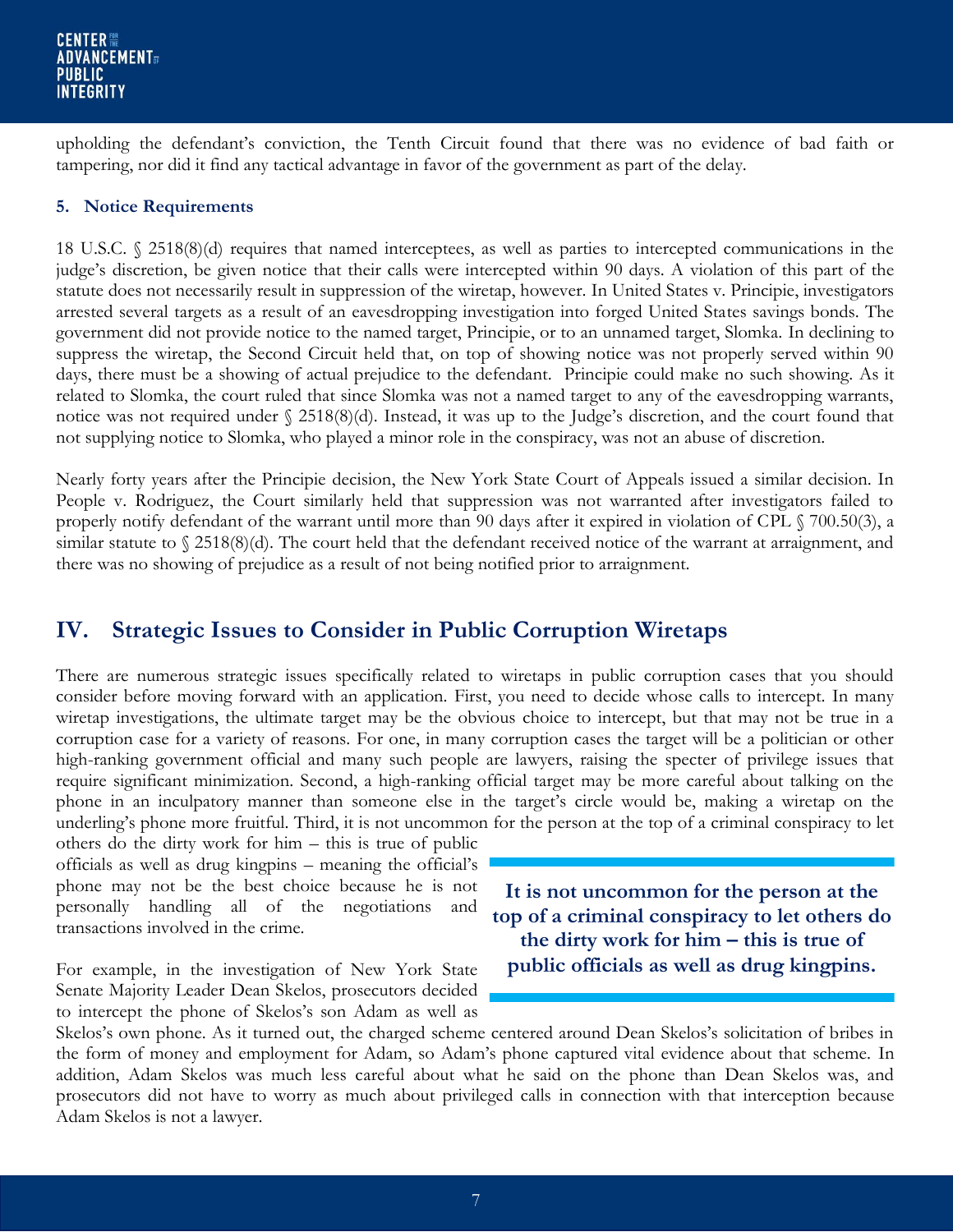When a lawyer's phone is targeted extra care is required. Agents and prosecutors must make certain to identify all individuals who call the phone or who are called by the phone, to ensure that minimization is done properly. In advance, agents will have to identify all numbers that the targeted lawyer is likely to call that might create privilege problems, e.g. phone numbers at the target's law firm if he works at a firm, or his own lawyer's numbers if he is represented. And as with all cases, prosecutors will have to repeatedly emphasize the importance of proper minimization to all agents and officers sitting the wire. It also may be challenging to tell the difference between legal and political advice when a politician is consulting with his or her counsel, or when a politician's chief of staff is also a lawyer. These complications make staying on top of what is happening on the wire even more important than in the average case.

Another issue that arises with targets who are public officials is the importance of ensuring that the investigation is not, and does not appear to be, politically motivated. As far as the wiretap goes, that means that monitoring agents will need to be particularly careful of conversations between the target and other elected or high-ranking officials, and consider aggressively minimizing political conversations that are not obviously criminal. Regardless of the prosecutor's office involved in the case, whether it is the U.S. Attorney's Office, the Attorney General's office, or a District Attorney case, no prosecutor will want to face allegations that a case is politically motivated, and listening in too freely to a public official's conversations about political matters may add fuel to that fire.

For all of these reasons, it is essential to be proactive in acknowledging any minimization mistakes in your 10-day reports and in any requests to extend the wire. To the extent there is litigation over the wiretap – which should be expected in a public corruption case – you will want to have established that you were diligent in fixing any problems with monitoring promptly and completely, and that you disclosed everything to the judge as soon as practicable and before asking for an extension.

## **V. Conclusion**

Eavesdropping continues to be one of the most effective ways of investigating and prosecuting cases in the United States in the right circumstances, and can be highly valuable evidence in a public corruption case. But corruption cases have unique challenges, so remember to keep all of the above practical and legal considerations in mind before pursuing this kind of investigation.